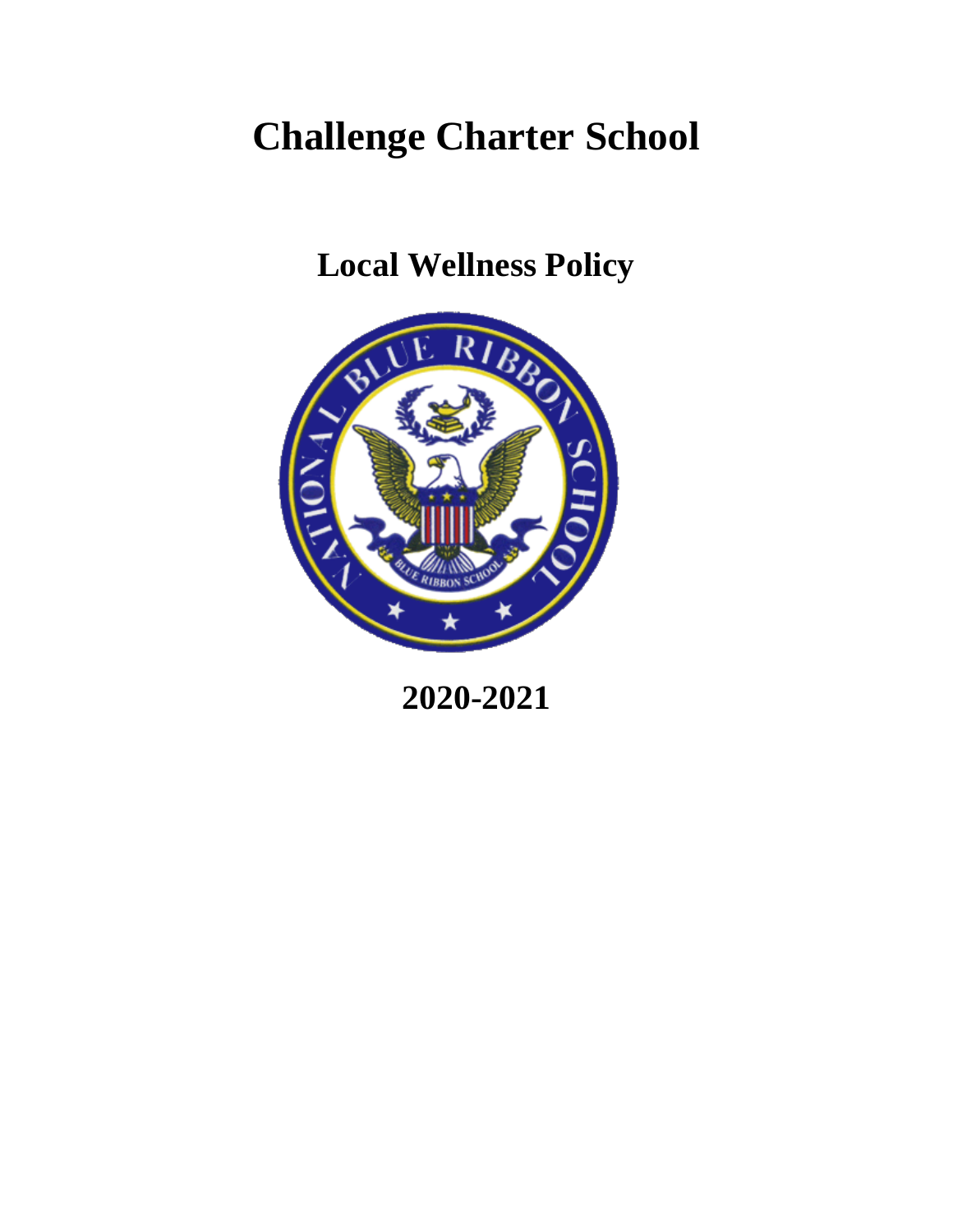#### **Philosophy**

On June 30, 2004, the President of the United States signed Public Law 108-265, the Child Nutrition and WIC Reauthorization Act of 2004. Section 204 of the law requires schools participating in the National School Lunch Program and/or School Breakfast Program to develop a local wellness policy that addresses student wellness and the growing problem of obesity, by the end of the school year following July 2006. Challenge Charter School believes in a coordinated and comprehensive approach to staff and student wellness. Challenge Charter School since its inception has promoted healthy eating and snack habits; Challenge has also encouraged daily psychical exercise believing that children of all ages who begin each day as healthy individuals. One of the schools main goals as defined by its Charter Document is: to remove health related obstacles which prevent children from learning.

- Learn more.
- Learn better.
- Are more likely to complete their formal education.

Challenge Charter School also believes that the combination of healthy students, healthy staff, and a healthy school will improve…

- Educational outcomes gaining knowledge and skills, higher performance on student assessments.
- Educational behaviors reduced absenteeism, fewer behavior problems, and active involvement in the learning process.
- Student attitudes positive interest in learning, more alert students, increased academic aspirations, and greater involvement in the school community.

## **Healthy School Environment**

Challenge Charter School will/has…

- Ensured that all school buildings and grounds, structures, buses and equipment will meet all current health and safety standards, and be clean, safe, and in good repair.
- Made drinking fountains and/or bottled water available to all students and staff throughout the school day.
- Require that all school buildings and grounds maintain an environment that is free of tobacco, alcohol, and other prohibited substances during the school day.
- Support the personal safety of all students by establishing a set of recess rules and a code of conduct that ensures physical and emotional safety.
- Encourage an environment free from harassment, threats, and violence.
- Create an environment where all students, parents/caregivers and staff members are respected, valued, and accepted, with high expectations for personal behavior and accomplishments.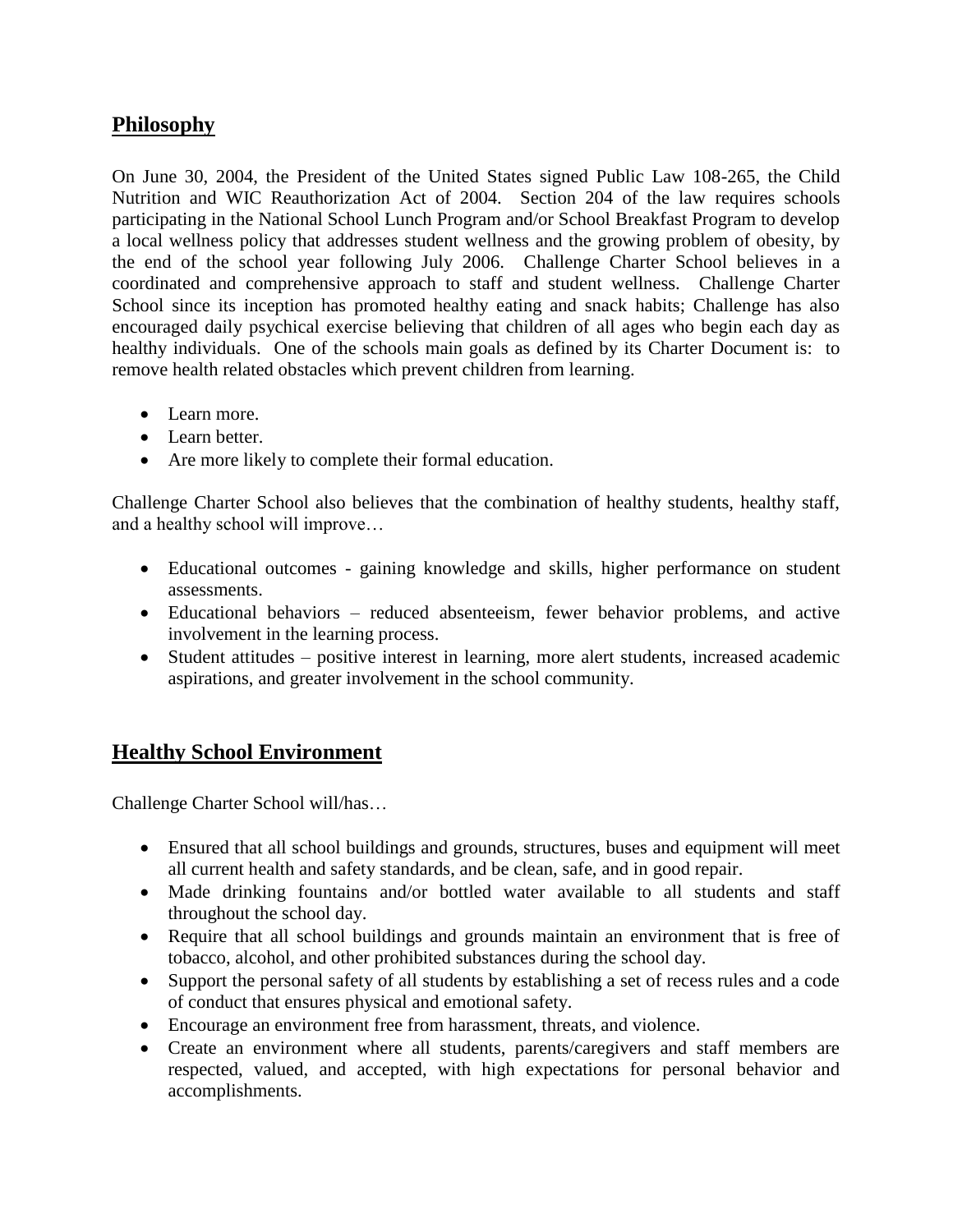• Continue to implement our Environmental Health Policy. As one of the original school to actually construct it's facilities with defined environmental requirements to ensure access for environmental ill children, Challenge has been a leader in the philosophy of providing a healthy place for our students to learn.

# **Health Services**

School staff, teachers, nurses, administrators, will work together to have an on-going approach to helping students build health – related knowledge and skills. Challenge Charter School believes an effective health care policy not only promotes academic achievement, but also improves the mental and physical health of students.

The primary goal of our health policy is to…

- Ensure the health and safety of the children who attend Challenge Charter School.
- Maximize the use of current expertise within our staff and parent community (Doctors; PA's; RN; members of the grater health service community – Diabetes Foundation, etc.)
- Use outside agencies and resources to promote health and wellness for students, families, staff and community, when necessary, such as: Honor Health Services; Mid-Western University Medical School; local fire and paramedic services provided by the City of Glendale.
- **Due to Covid-19 masks will be highly encouraged and required if they cannot social distance. Anyone with temperature 100 or above, or signs of illness will be excluded.**

## **Safe Environment**

CCS has implemented a school safety plan in case of any crisis. The safety committee meets annually and makes revisions as needed. CCS holds a safety meeting with all staff annually. Fire Drills are performed monthly and Lockdown drills are performed 2x yearly. Each staff member is asked to complete a survey of what worked and what needs adjusted after each drill. The safety committee will go over all suggestions and make adjustments as needed. To the extent practicable, the school will ensure that its grounds and facilities are safe and that equipment is available to students to be active. CCS will conduct necessary inspections and repairs.

## **Nutrition/Food Services**

Academic performance and quality of life are affected by the availability of food choices in our school. Healthy foods support student physical growth, brain development, resistance to disease, emotional stability, and ability to learn. Therefore, Challenge Charter School will work to assure that all food choices served or sold on school grounds are consistent with current nutritional standards and the Smart Snacks guidelines.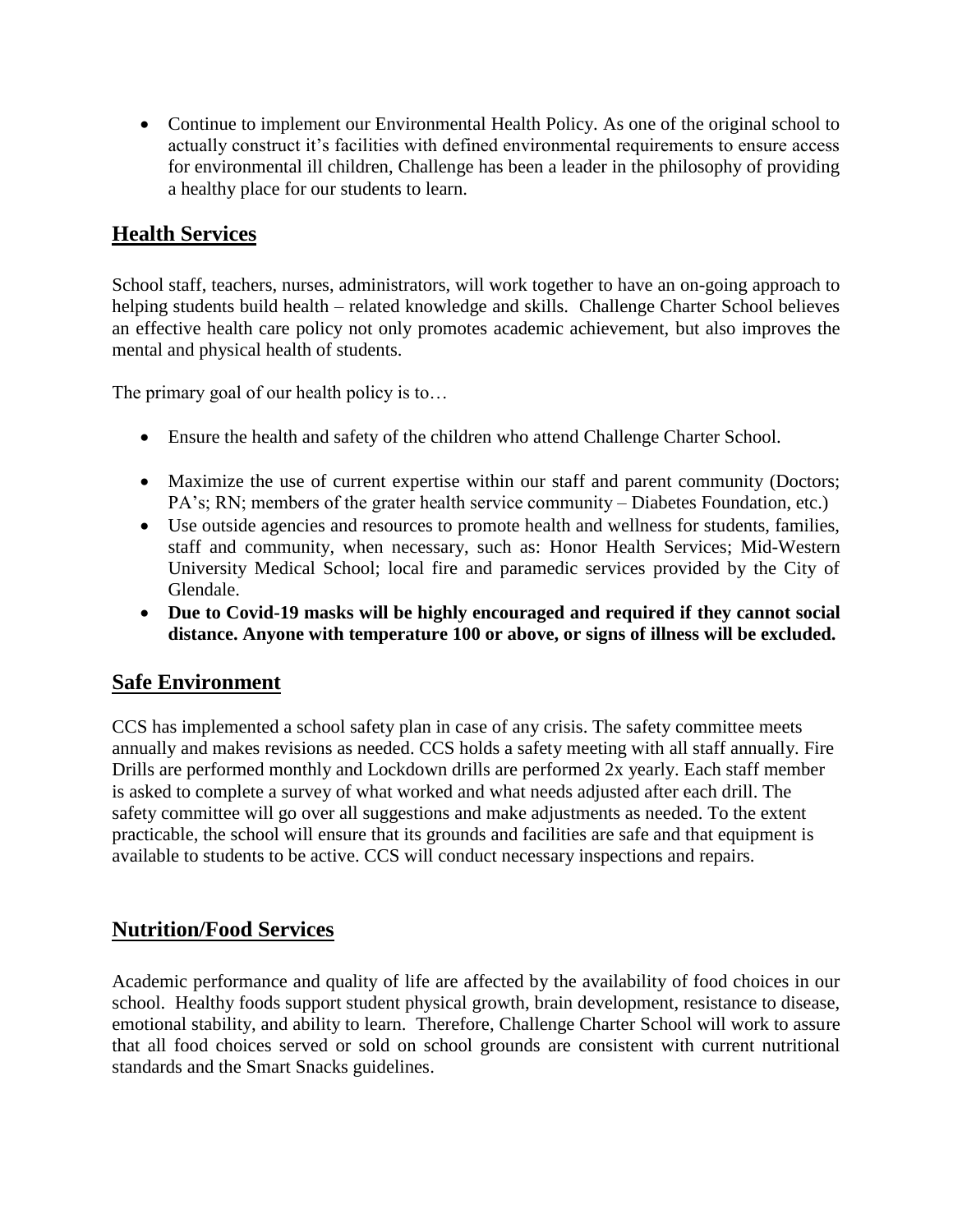To accomplish this goal, Challenge Charter School will see that…

- All meals will at a minimum, meet the New Meal Pattern requirements established by local, state, and Federal statutes and regulations and will be available to students.
- Participation in Federal child nutrition programs will be promoted among students and families to help ensure that families know what programs are available at the school.
- Promote healthy food and beverage choices using the following Smarter Lunchroom techniques:
	- o Sliced, cut fruit or canned fruit is available daily
	- o Daily fruit options are displayed in a location in the line of sight and reach of students
	- o All staff members, especially those serving, have been trained to politely prompt students to consume the daily vegetable options with their meal
	- o White Milk is placed in front of Chocolate Milk
	- o Students are given the chance to give feedback on the food items offered
	- o Trash Cans are emptied after each lunch service or when full
	- o A monthly menu is posted in the lunch room, front office, emailed to all families, and placed on our school website. Students from  $6<sup>th</sup>$  grade also announce daily hot lunch during morning announcements heard in every classroom.
	- o Lunchroom is decorated with student art
	- o Lunchroom employees provide an inviting environment by smiling and greeting the students as they arrive in the lunchroom.
	- o Lunchroom lighting is bright and in working condition.
- Provide a clean, safe, meal environment for students.
- Provide enough space and serving area to ensure all students have access to meals with minimum wait time.
- Encourage all students to participate in school meal programs, with the identity of students who eat free and reduced – price meals being protected. This will be promoted by sending all families a free/reduced lunch application along with information on our catered lunches and how to order. We also promote the food nutrition program at our annual open house before the school year begins.
- Ensure adequate time for students to eat healthy foods with their peers. (25 minutes daily)
- Schedule lunchtime as near the middle of the school day as possible.
- Assure that students will receive consistent nutritional messages throughout school, classrooms, and cafeteria. This will be accomplished by daily announcements to promote and marker food options.
- Ensure that all school celebrations and fundraising efforts are supportive of healthy eating per Arizona Law (ARS 15-242) come from a commercial source with an approved Maricopa County Health Permit. Parents, teachers, and community members will be directed to contact the Nutrition and Wellness Liason (Principal Miller) for guidance.
- Make every effort to accommodate special dietary needs.
- CCS has since its inception defined healthy snacks; lunches; food groups; etc. for our parent community to use for those children who bring their lunch & snacks from home to school. This is always a part of our yearly new student/parent tours for incoming students.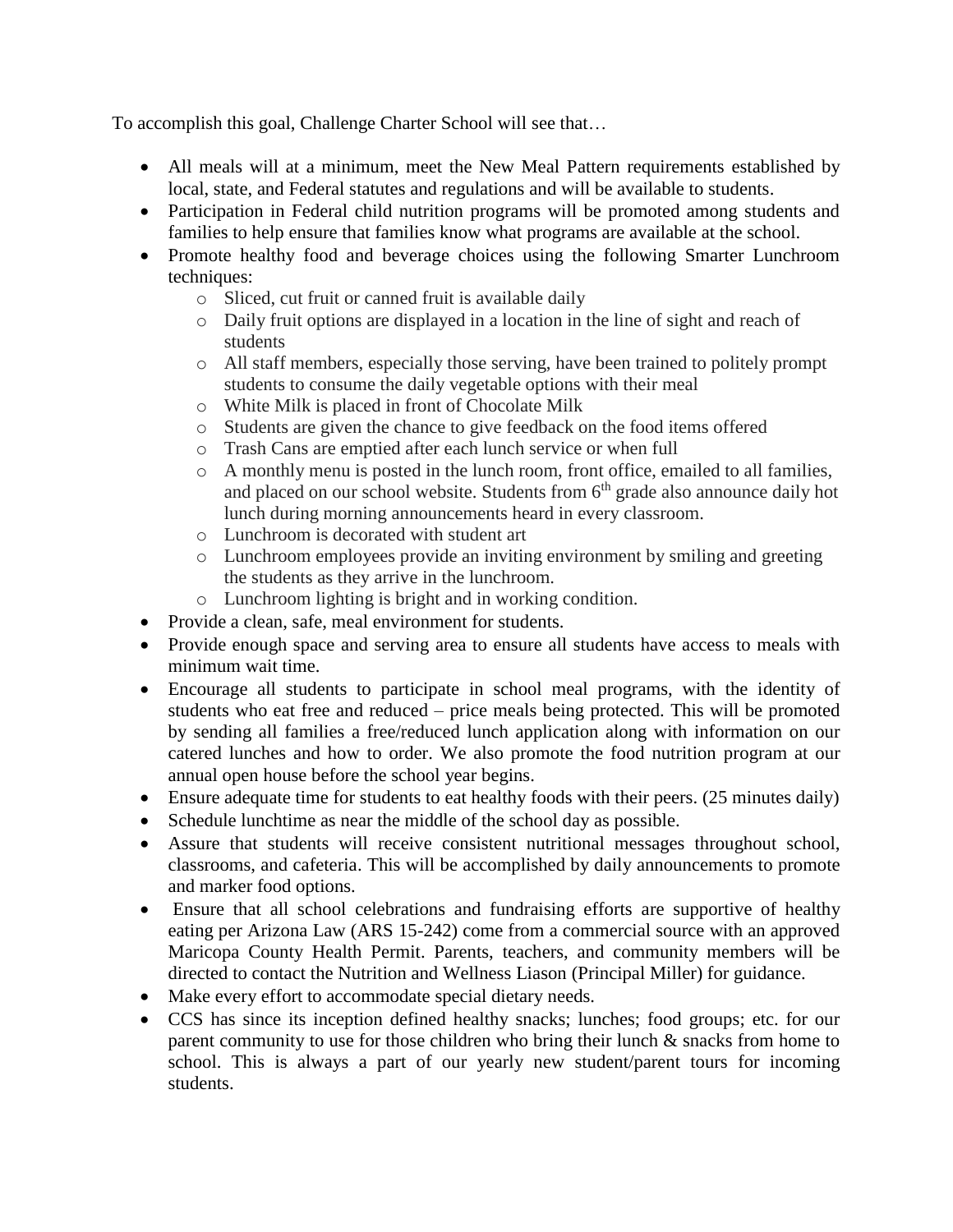# **Water**

To promote hydration, free, safe, unflavored drinking water will be available to all students throughout the school day. The LEA will make drinking water available where school meals are served during mealtimes.

- Water cups/jugs will be available in the cafeteria if a drinking fountain is not present.
- All water sources and containers will be maintained on a regular basis to ensure good hygiene standards. Such sources and containers may include drinking fountains, water jugs, bottled water.
- All students are encouraged to bring a water bottle from home.

#### **Competitive Foods and Beverages**

All food and Beverage items sold from midnight before to 30 minutes before school, will meet all federal, state, and local standards.

## **Health/Nutrition Education & Marketing of Food & Beverage**

Challenge Charter School strives to educate our students to make healthy decisions and lead a healthy lifestyle. This is a broad and on – going task that is best accomplished through the coordination of many disciplines at all grade levels. While primary delivery may be from the elementary classroom teacher, all content areas will be encouraged to incorporate, apply, encourage, and model health – related knowledge and shills at all grade levels. (Poster placement; PE & Health curriculum; Professional Development & In-Service opportunities; Monthly School Advisory Meeting with parents; There are no unhealthy food, food options, or fundraising, that would be associated with any fast food organizations. We are a school of integrated instruction and as identified thru out this policy, wellness is a major item that is part of that integration and these topics are integrated in appropriate thematic units. Some included subjects given in Health Education are as follows:

- Eating a variety of food every day
- Accepting body size differences
- Importance of eating breakfast
- Choosing food and drink with low sugar
- Importance of water consumption
- Making healthy choice when eating out at a restaurant
- Disease prevention as it applies to healthy eating

These are taught within the classroom and during PE instruction. They are a coordinated effort and the Physical Education teacher is responsible for monitoring progress with the grading system. The administration oversees the instruction and makes changes as needed.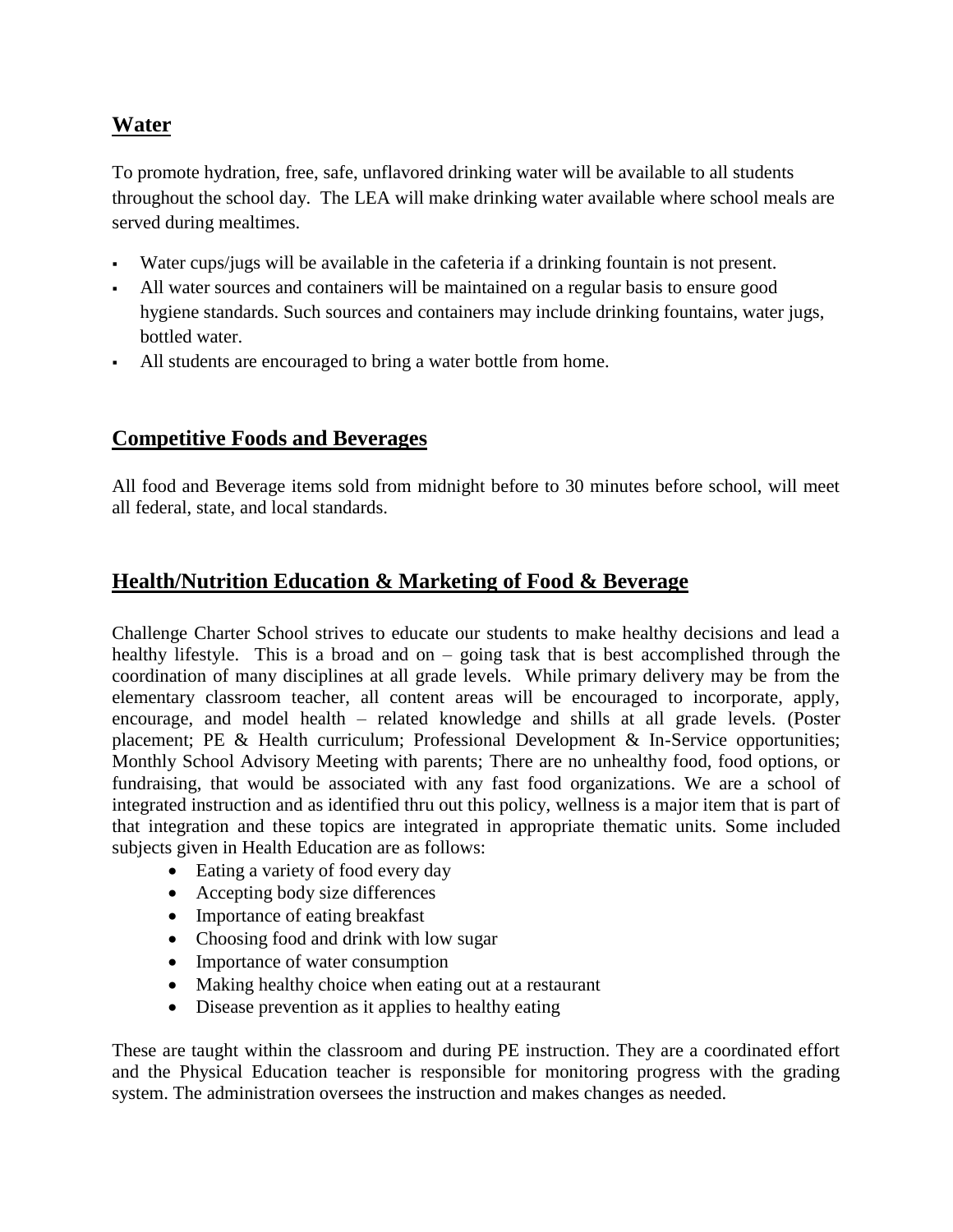# **Physical Education**

Challenge Charter School promotes good health by encouraging students to lead physically active lifestyle both in and out of school.

Challenge Charter School believes that Physical Education and physical activity are essential elements of a school's instructional program, and will therefore work to meet Arizona's standard in Physical Education. The primary goals of a comprehensive physical education program are to…

- Provide opportunities for every student to develop the knowledge, skills and attitudes necessary for specific physical activities.
- Maintain student's physical fitness.
- $\bullet$  Ensure students the short and long term benefits of a physically active and healthful lifestyle.

The school will include in the health education curriculum the following essential topics on physical activity:

- Designed to stress physical fitness and encourage healthy, Active lifestyles.
- Provides Structured Physical Education to all students, kindergarten thru  $6<sup>th</sup>$  grade.
- How physical activity can contribute to a healthy weight
- How physical activity can contribute to the academic learning process
- How an inactive lifestyle contributes to chronic disease
- Provides health-related fitness, that is, cardiovascular endurance, muscular endurance, muscular strength, flexibility, and body composition
- Provides phases of an exercise session, that is, warm up, workout, and cool down
- How to overcome barriers to physical activity
- Promotes decreasing sedentary activities, such as TV watching (We have a Turn Off The TV Campaign once a year)
- Gives opportunities for physical activity in the community
- How to prevent injury during physical activity
- Weather-related safety, for example, avoiding heat stroke, hypothermia, and sunburn while being physically active
- How much physical activity is enough, that is, determining frequency, intensity, time, and type of physical activity
- Developing an individualized physical activity and fitness plan through criterion-based reporting for each student.
- Monitoring progress toward reaching goals in an individualized physical activity plan
- Social influences on physical activity, including media, family, peers, and culture
- How to influence, support, or advocate for others to engage in physical activity
- How to resist peer pressure that discourages physical activity
- We have a well established "Fuel-Up to Play 60" program that is sponsored by the NFL  $&$  the Arizona Cardinals $&$ .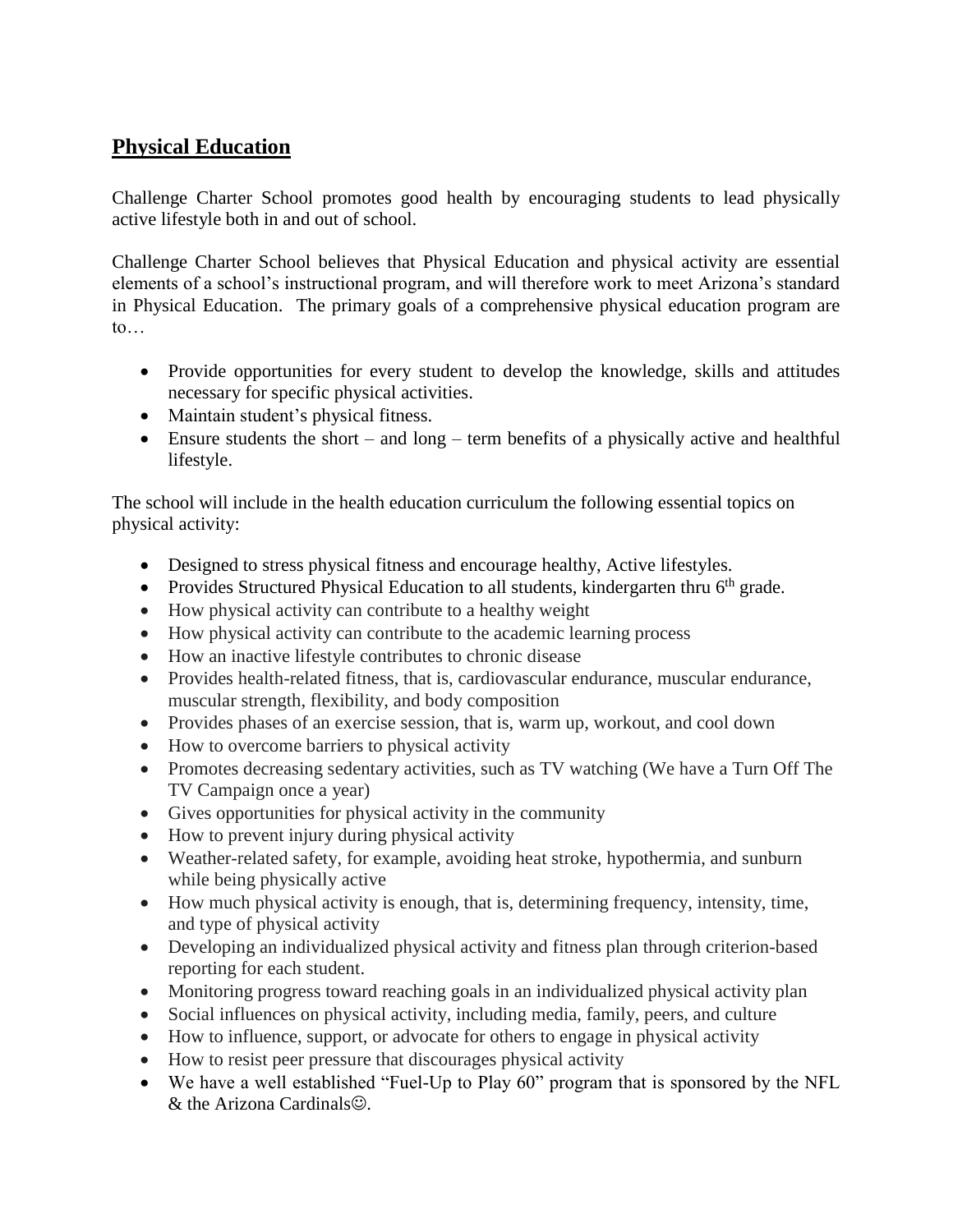• The Physical Education teacher observes, monitors, and tracks each student's progress of their physical fitness journey through our grading system. Our Physical Education teacher is assessed by an administrator throughout the school year to assess and monitor implementation of the policy.

In addition to the Physical Education program. Challenge Charter School will provide additional opportunities for Physical activity including, but not limited to…

- Playground opens daily 30 minutes before the school day begins.
- Field day.
- After school programs that encourage physical activity examples might be a basketball clinic, gymnastics, dance, yoga, etc.
- All K-6 students at Challenge Charter School will have an opportunity to participate in two (2) scheduled recess period(s) during the school day. (at least 60 minutes) Half-day Kindergarten students will receive one recess period during the school day. The lunch recess, whenever possible, will be scheduled before the lunch period, in alignment with best practices for health and well-being including hand washing before consuming meals.
- Challenge Charter School will promote and encourage student participation in physical activity and recognizes that all physical activity contributes to a healthy lifestyle and better learners. Teachers will provide students with a variety of options for participation in developmentally appropriate physical activity, including these recess periods. Recess activities may be structured or unstructured play. Challenge Charter School teachers and staff will be in charge of supervising recesses, and will receive training in maintaining a safe and peaceful playground.
- Spring Fall Run (promoted by announcements, banners, letters, school newsletter etc.)
- Teachers will incorporate movement and kinesthetic learning approaches into "core" subject instruction when possible (e.g., science, math, language arts, social studies, and others) and do their part to limit sedentary behavior during the school day.
- CCS will support classroom teachers incorporating physical activity and employing kinesthetic learning approaches into core subjects by providing annual professional development opportunities and resources, including information on leading activities, activity options, as well as making available background material on the connections between learning and movement.
- Teachers will serve as role models by being physically active alongside the students whenever feasible.
- Challenge Charter School also hosts a school garden as part of the school curriculum.
- Field Trips are hosted to Local Farms

## \***Covid-19 guidelines may prohibit some of the above activities.**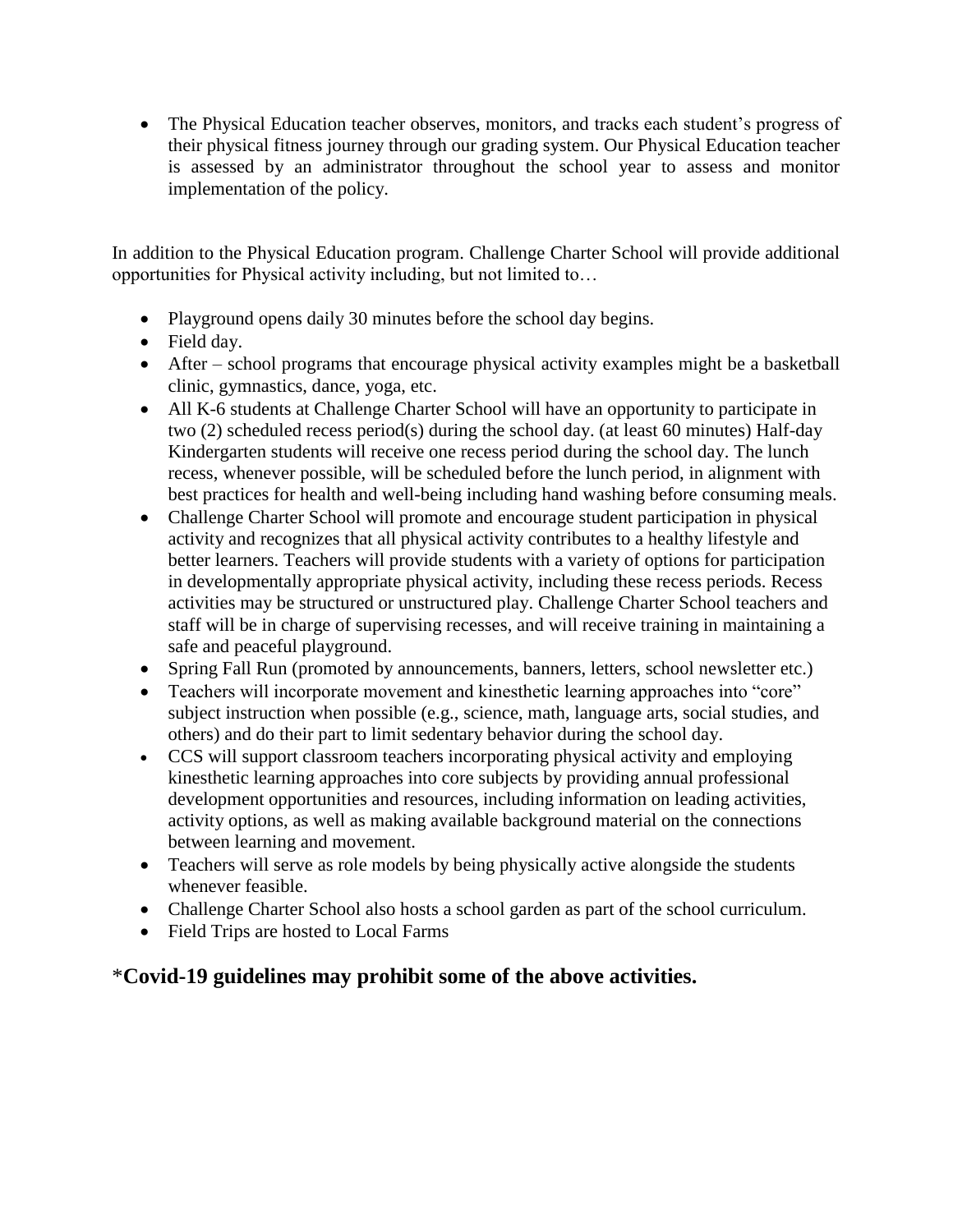# **Active Transport Before & After School**

The school will support active transport to and from school, such as walking or biking. The school will encourage this behavior by engaging in the activities below:

- Bicycle Rack is provided
- Crossing guards are used
- Crosswalks exist on streets leading to schools
- Notice from parent allowing student(s) to walk to park across street from school at the end of the day

#### **Staff Wellness**

Challenge Charter School is fully aware that healthy staff members can more effectively perform their duties and serve as powerful role models for healthy living. The school supports wellness activities that staff would like to take part in when ever it is possible. Our Medical Insurance program, fully provided by the school to our employees at no cost to them, also has a Wellness incentive program. Flu shots are highly encouraged and time to receive the shot is given during working hours.

#### **Parent Involvement**

One of the biggest benefits at Challenge Charter School is our approach to parent involvement and impute through our School Advisory Council (SAC). This approach gives Challenge the opportunity to have parent and Community impute when ever we implement a new policy. To understand how our SAC works we have taken the following right out of our Charter with the State of Arizona:

The Board of Directors has established a School Advisory Council that functions as the site council for the school, and is composed of any two members of the Corporate Board of Directors, one master teacher, one classroom teacher, one parent and two corporate sponsors or community members. The SAC meets once a month and is open to all parents of our school community. At these meetings the agenda is associated with the activities of the school, important information concerning the health & safety of our students, and the distribution of any useful and important information to our parent community. As the Site Council, the School Advisory Council supports the school in areas such as: school community interaction, complaint procedures, and student discipline actions. The SAC is the last step in the school's student discipline due process. Members of the School Advisory Council are expected to be active on campus, and provide suggestions for school improvement.

Any one of our Master Teachers serve on the School Advisory Council at any given time. The Corporate Board appoints the parent representative with input from the parent community. Corporate partners and/or community members will be asked by the Corporate Board to serve.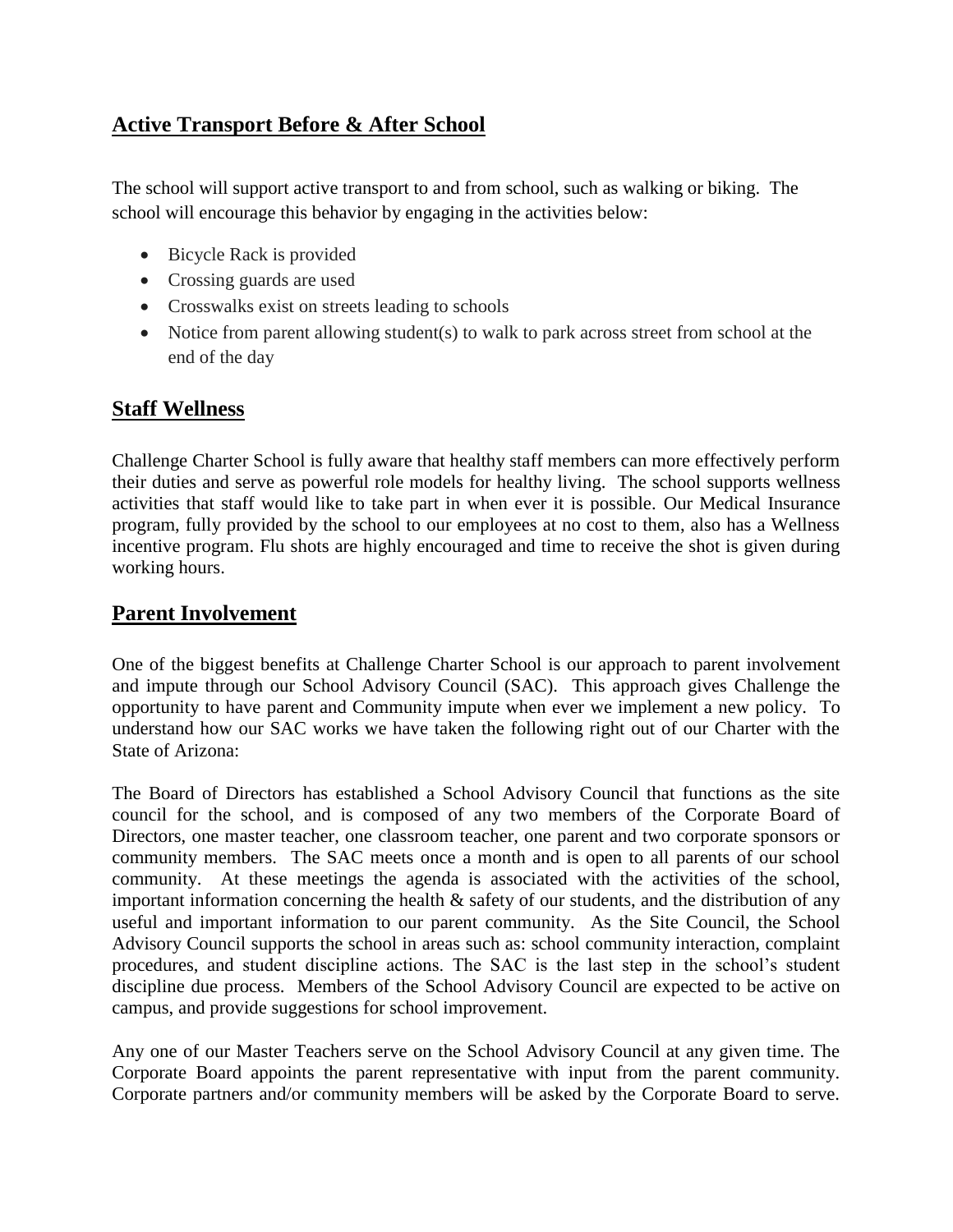Currently those positions are filled by Glendale City Fireman, and Police Officer. The diagram on the next page defines the organizational flow and how the SAC fits into the day to day operations of our school.



#### **School Wellness Committee**

Challenge Charter School will convene a representative wellness committee that meets to establish goals for and oversee school health and safety policies and programs, including development, implementation and periodic review and update of this school's wellness policy. This committee will include the school health tech, food service director, school administrators, physical education teacher, and the school board.

# **Wellness Policy Implementation, Monitoring, Accountability and Community Engagement**

The school's Principal will oversee the implementation of the policy and be responsible for convening the wellness committee. Although each staff member will responsible for reading, understanding and utilizing the policy, Challenge Charter School's Principal and Vice Principal will be responsible for staff employee's reviews at once a year to ensure the wellness policy is being implemented and make changes as needed. The Wellness Committee will read, review, and revise relevant sections of the initial Wellness Policy and Guidelines as needed and present it to the school board for approval. The schools compliance officer will be responsible for notifying the public about the wellness policy. The schools food service manager will ensure compliance of NSLP by at least 18 hours of yearly professional development, health inspections